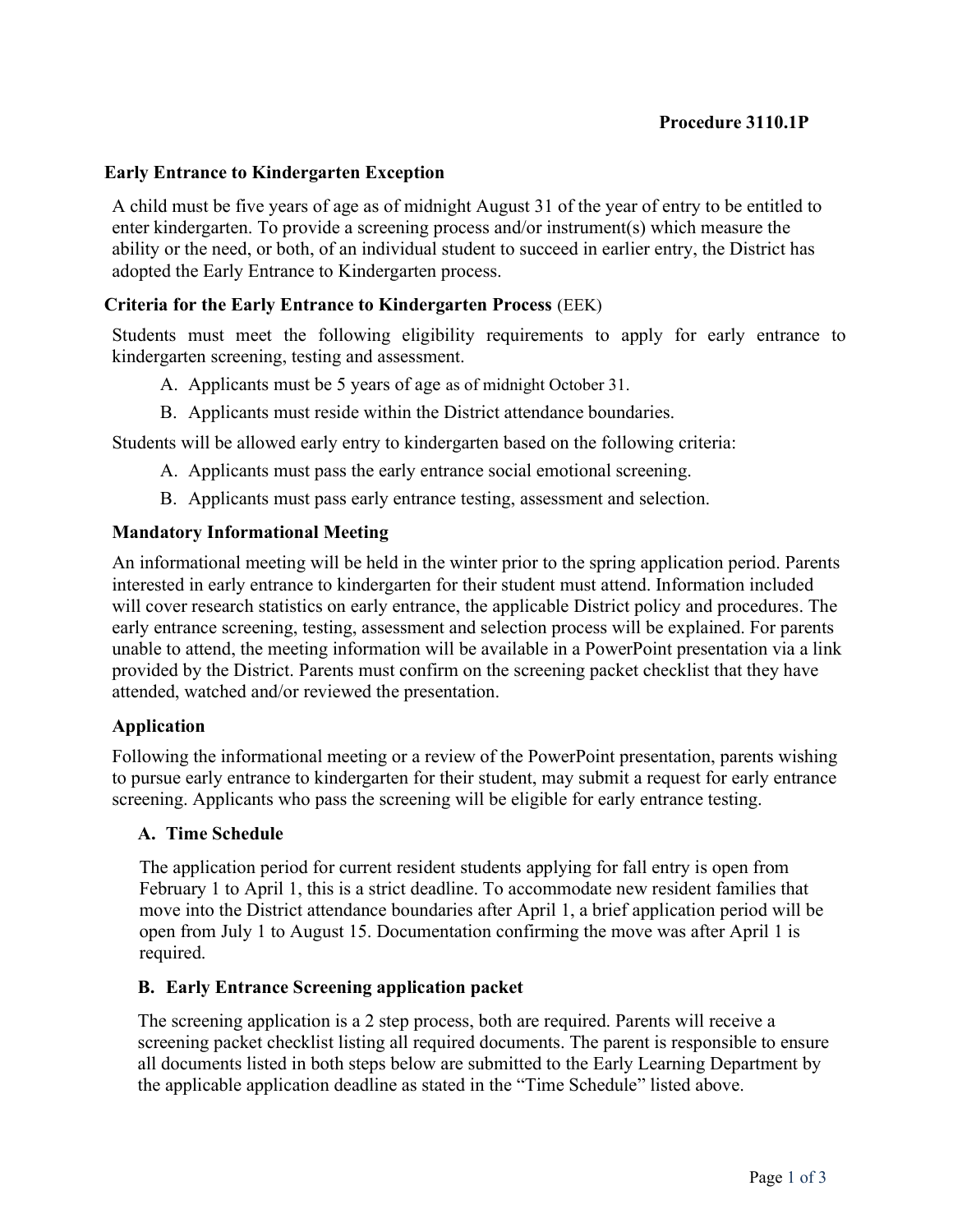- 1. Parent Request For Screening Application. The screening application documents will be provided and/or completed by the parent:
	- a. Early Entrance Screening application form.
	- b. Parent questionnaire.
	- c. Copy of the child's birth certificate or passport.
	- d. Proof of District permanent residency.
	- e. A non-refundable screening fee payable to "Bellevue Public Schools". This fee may be prorated and/or waived for an applicant that would qualify for the free or reduced-price lunch program.
- 2. Preschool Teacher/Daycare Provider's Screening Packet. The teacher screening documents must be completed and returned by the preschool teacher/daycare provider. Upon receipt of the complete request for screening application, parents will be given and/or receive instructions to access the documents required and will provide the following to the teacher or daycare provider:
	- a. Teacher letter with instructions and information on completing and returning the packet.
	- b. Teacher questionnaire.
	- c. Screening protocol.
	- d. A stamped envelope addressed to Early Learning Programs at the address listed on the screening packet checklist.

## Screening

All applicants will be screened in the social emotional domain using a common social skills inventory protocol.

If the applicant scores in the above average range of social skills, they will be considered eligible for Early Entrance testing. If an applicant does not score in the above average range, they will not be eligible for testing.

# Early Entrance Testing and Assessment

Applicants who passed the social emotional screening will be eligible for Early Entrance testing. The following will be required prior to testing:

- 1. Written parental permission form.
- 2. The testing fee payable to "Bellevue Public Schools." This fee may be prorated and/or waived for an applicant that would qualify for the free or reduced-price lunch program.

The assessment process shall be based upon a review of each applicant's capability as shown by multiple criteria, from a variety of sources and data, intended to reveal each nominee's unique needs and developmental level.

The applicants will be assessed using multiple objective criteria. Assessment for the following areas shall occur: cognitive ability, large and fine-motor skills, visual-motor skills and communication skills.

The assessment team will assess the applicant in four developmental areas. The assessment team will include a school psychologist, a classroom teacher and an administrator with responsibility for supervision of the District's EEK program.